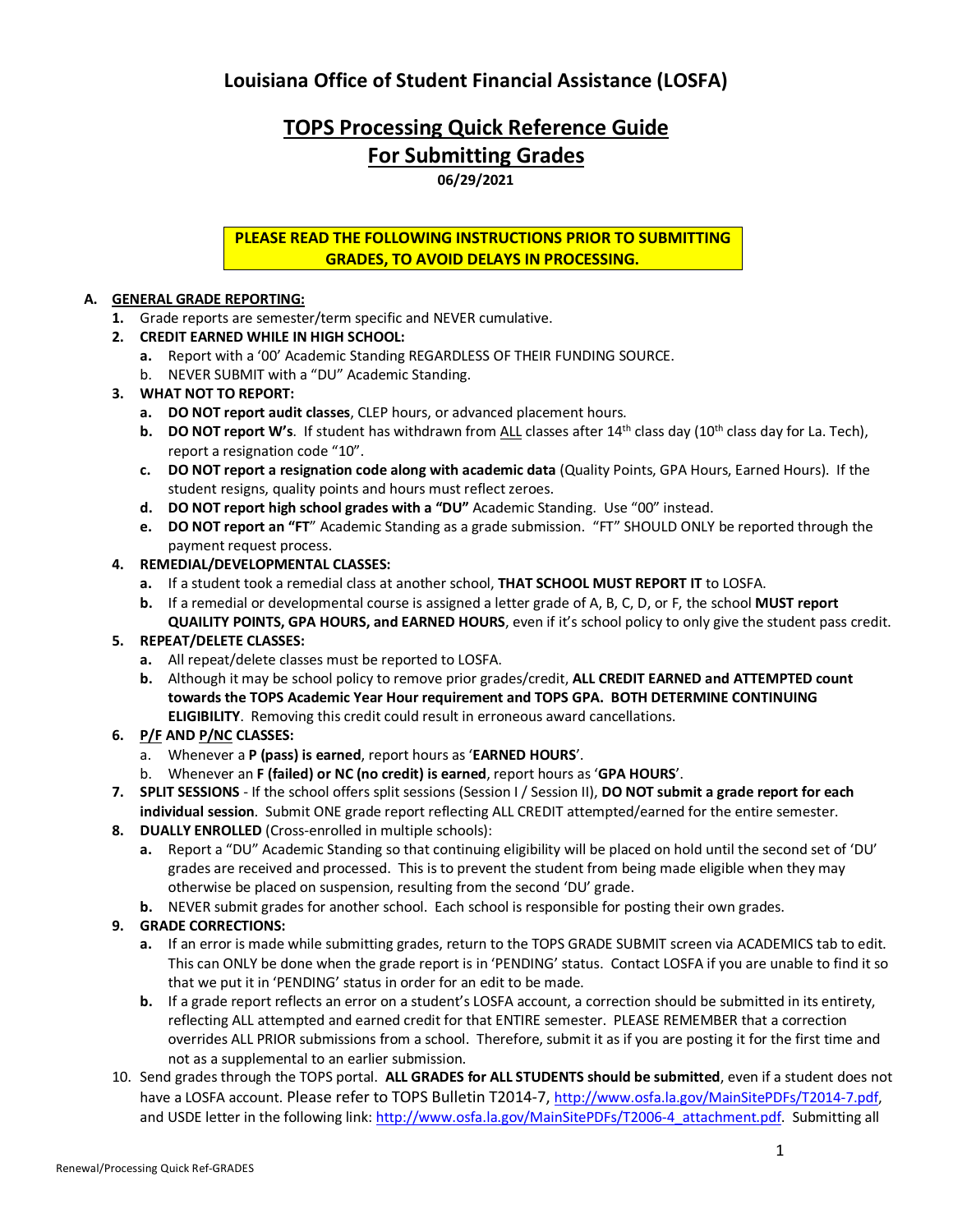grades prevents the risk of a student receiving payment when they would otherwise be ineligible due to GPA. **REFUNDS WILL BE PURSUED** for those found to be ineligible upon reevaluation.

#### **B. BATCH FILES:**

1. To submit a BATCH FILE, you will need to set up a TEXT FILE at your school, which can be done using Excel … Log onto the portal, select UPLOAD FILES, select TOPS, select ADD FILE, select BROWSE, select the file, then select UPLOAD. It must be sent in the correct format as a .txt file. See screen below.

|   |               | Eile Edit View History Bookmarks Tools Help                      |                                                                  |       |                   |                                                     | <b>W</b> McAfee              |        |                      | $\mathbf{r}$ . $\mathbf{r}$ . The state $\mathbf{x}$ |          |
|---|---------------|------------------------------------------------------------------|------------------------------------------------------------------|-------|-------------------|-----------------------------------------------------|------------------------------|--------|----------------------|------------------------------------------------------|----------|
|   | College Users | HtmlPage<br>$\times$                                             | $\times$ WebFOCUS Report                                         |       | $x$ +             |                                                     |                              |        |                      |                                                      |          |
|   |               | https://www.osfa.la.gov/AwardSystem/faces/jsf/internal/home.jspx |                                                                  |       |                   | Q Search<br>$\mathcal{L} \subset \mathbb{C}^n$      |                              | ☆<br>自 |                      |                                                      | $\equiv$ |
|   |               |                                                                  | <b>LOSFA</b><br>LOUISIANA OFFICE of STUDENT FINANCIAL ASSISTANCE |       |                   |                                                     |                              |        |                      |                                                      |          |
| 警 | Home          | <b>Students</b>                                                  | <b>Academics</b><br><b>Payments</b>                              |       | <b>Programs</b>   | <b>Upload Files</b><br><b>Reports</b>               | <b>Help</b>                  |        |                      |                                                      |          |
|   |               | <b>Upload Files</b>                                              |                                                                  |       |                   |                                                     |                              |        |                      |                                                      |          |
|   |               | * Program<br>* Upload Type                                       | <b>TOPS</b><br>Grades<br>$\blacktriangledown$                    |       |                   |                                                     |                              |        |                      |                                                      |          |
|   |               |                                                                  |                                                                  |       |                   | Click here for a PDF of the file format definition. |                              |        |                      |                                                      |          |
|   |               | * Add file:                                                      | Browse                                                           |       | No file selected. |                                                     |                              |        |                      |                                                      |          |
|   |               |                                                                  | Upload                                                           | Close |                   |                                                     | * Indicates a required field |        |                      |                                                      |          |
|   | €             | W,                                                               | W.<br>X,                                                         |       |                   |                                                     |                              |        | $\triangle$ $\Box$ ( | 10:59 AM<br>12/17/2015                               |          |

- 2. Each student's grade information should be in a text string with no spaces. If just one character is left off or an extra zero gets added, it affects all columns and the batch would have to be deleted.
- 3. There are two file formats which grades can be submitted, including one for decimal grades. Please count off the number of characters in your text string prior to submitting the grades, otherwise; all columns will be off.
- 4. **IT IS THE SCHOOL'S RESPONSIBILITY TO REVIEW BATCH FILES PRIOR TO SUBMISSION**. Very often, when LOSFA receives batch submissions, obvious problems can be spotted immediately. In fact, some schools have to submit grades multiple times before a correct batch can be processed. LOSFA staff has to manually review grades for ALL schools. \*\***It is IMPERATIVE that someone at the school BE RESPONSIBLE for reviewing the data ONCE the programmer runs the report**. **This MUST BE DONE** prior to the grade reports/batches being sent to LOSFA.
- 5. **DO NOT REPORT PENDING GRADES AS INCOMPLETES** if you are waiting on grades to be added to the transcript.
- 6. If LOSFA contacts you by phone or email, detailing specific problems with your batch, **PLEASE CORRECT ALL ERRORS BEFORE SUBMITTING A CORRECTION**. If you have been informed that there are five problems, do not correct only two, then resubmit the entire batch with other errors remaining. It is LOSFA's policy to refer students to the school if there is a problem with grades not being reported timely or accurately.

#### GRADE REPORT FIELDS

#### **ACADEMIC STANDING CODES:**

| 00 | Continuous Enrollment – Use when no other codes apply                                               |  |  |  |
|----|-----------------------------------------------------------------------------------------------------|--|--|--|
| 10 | <b>Officially Resigned</b>                                                                          |  |  |  |
| 11 | Accelerated Program - Must be approved by LOSFA                                                     |  |  |  |
| DO | Degree Only - No classes taken, but degree earned (Bachelor, Associate, Certificate, Diploma).      |  |  |  |
| DU | Dual enrolled – Will not allow grades to process without both sets of grades posted as 'DU'.        |  |  |  |
| EX | Exchange Student – Submit at the beginning of a semester with zero data (QP, etc). Final grades are |  |  |  |
|    | to be submitted with a '00' Academic Standing. DO NOT code 'EX' or 'XE', which will reject.         |  |  |  |